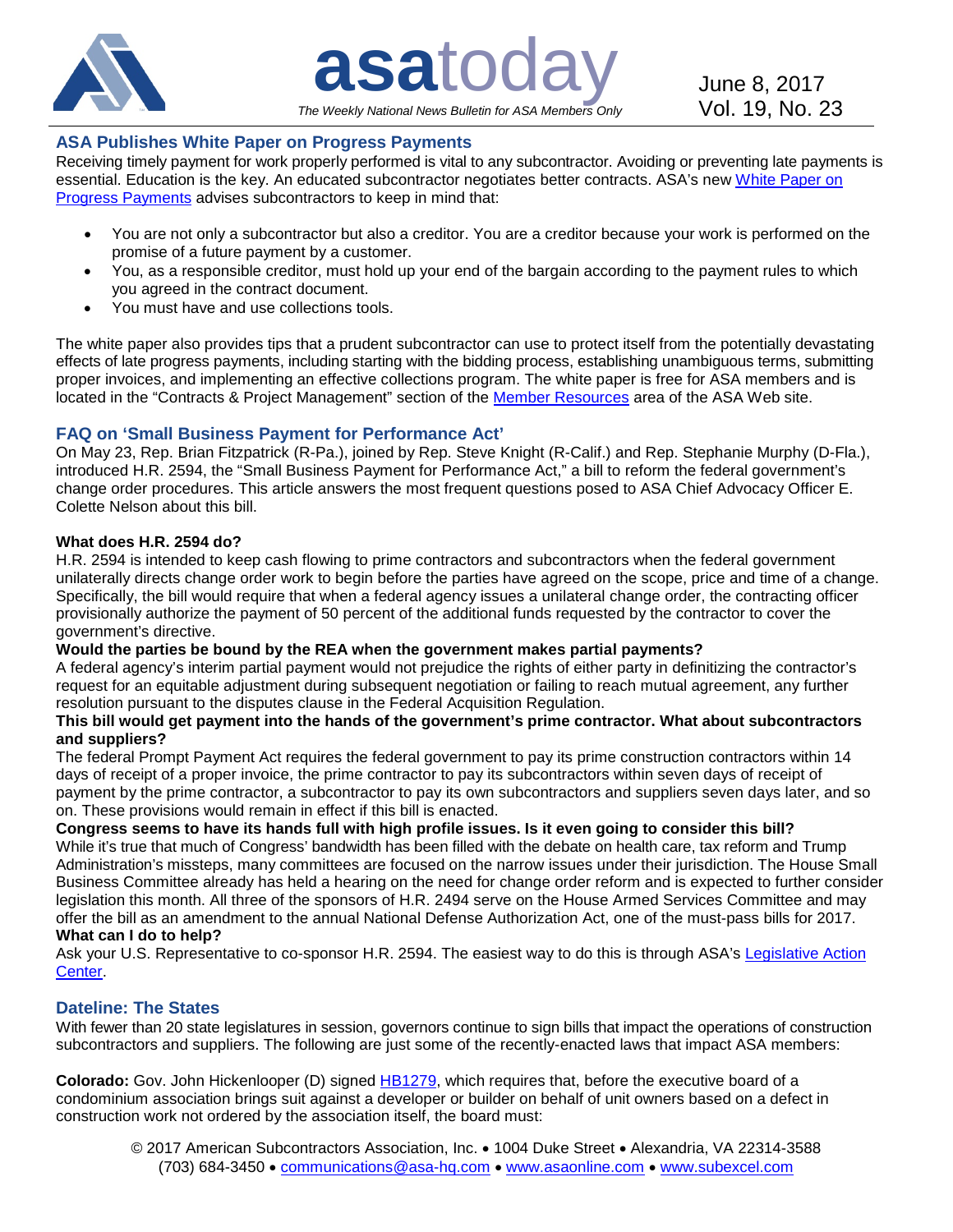- Notify all unit owners and the developer or builder against whom the lawsuit is being considered.
- Call a meeting at which the executive board and the developer or builder will have an opportunity to present relevant facts and arguments and the developer or builder may, but is not required to, make an offer to remedy the defect.
- Obtain the approval of a majority of the unit owners after giving them detailed disclosures about the lawsuit and its potential costs and benefits.

The meeting of unit owners commences a 90-day voting period during which the association will accept votes for or against proceeding with the lawsuit. Statutes of limitation are tolled during this period. The association is required to keep copies of its mailing list and maintain records of the votes received. The voting period may end in less than 90 days if sufficient votes are received to approve the lawsuit before 90 days have elapsed.

**Maryland:** Gov. Larry Hogan (R) signed [HB467,](http://bit.ly/2rM0IXi) which requires each contractor or subcontractor awarded a contract for at least \$500,000 for a capital construction project that receives at least \$1 million in the state's capital budget to, under specified circumstances, (1) be affiliated with a registered apprenticeship program and use apprentices in each covered craft that is used; (2) make payments to the State Apprenticeship Training Fund; or (3) make specified payments directly to a registered apprenticeship program. Contractors and subcontractors are not subject to the new law's requirements if: (1) there are no registered apprenticeship programs for the craft or trade employed by the contractor or subcontractor; or (2) the project is required to pay prevailing wages under state law. Payments to SATF may not exceed 25 cents per hour for each of the contractor's or subcontractor's employees working on the project. If a contractor or subcontractor makes payments directly to an apprenticeship program that are less than those required by the new law, the contractor must pay the difference to the fund. All payments to the fund must be made on a monthly basis. A contractor or subcontractor that fails to meet the law's requirements is subject to fines and penalties.

**Missouri:** Gov. Eric Greitens (R) signed [SB182,](http://on.mo.gov/2qQYgvm) which removes the existing 50 percent funding threshold and further prohibits the state, any agency or political subdivision from requiring, or prohibiting, bidders from entering into agreements with labor organizations when entering into contracts for the construction, repair, remodeling or demolition of a facility. Discrimination against such bidders is also prohibited. In addition, under the new law, the state, any agency, political subdivision or instrumentality of the state, cannot encourage or give preferential treatment to bidders who enter or refuse to enter into agreements with a labor organization. Any entity which violates the provisions of the new law is liable to the person affected for equitable damages as well as reasonable attorney fees. Furthermore, such entities shall not be eligible for state funding, including tax credits for two years.

**Montana:** Gov. Steve Bullock (D) signed [SB196,](http://bit.ly/2swFURw) which defines traffic violations in construction and work zones. The new law establishes an offense for a person who drives recklessly and establishes fines and punishments. Oklahoma: Gov. Mary Fallin (R) signed **HB1534**, which authorizes local governments to form a Local Partnership Committee that would be charged with reviewing proposals for public improvement projects and public services to determine if a public-private partnership would be the best method for delivering the project. The new law provides that the conditions for the P3 would be set forth in the P3 agreement and generally outlines what terms would be included. For example, the new law specifies that the agreement could include requirements for performance and payment bonds for all construction activities. Letters of credit, surety bonds or other security could be required under the agreement for the development or operation of the qualifying project, in the forms and amounts that are satisfactory to the responsible governmental entity.

**Texas:** Gov. Greg Abbott signed [SB22,](http://bit.ly/2oIhD8y) which creates a work-based education program called Pathways in Technology Early College High School (P-TECH) program. The new law establishes a grant program to help districts and charter schools implement the P-TECH program. The new P-TECH program would enable a participating student to combine high school and postsecondary courses. Students in the P-TECH program would be allowed six years to receive a high school diploma and an associate degree, a two-year postsecondary certificate or industry certification. They also would be required to complete work-based training through an internship, apprenticeship or other job-training program.

In other activities:

In response to President Donald Trump's decision to withdraw from the Paris Climate Agreement, a coalition of three states—California, New York and Washington—announced the formation of the United States Climate Alliance. The new Alliance will convene states that want to uphold the Agreement and take aggressive action on climate change.

#### **OSHA Announces Inaugural 'Safe + Sound Week'**

The U.S. Occupational Safety and Health Administration has designated June 12-18, 2017, as "Safe + Sound Week," a new nationwide effort that calls on organizations of all sizes in a wide range of industries to raise awareness of the value and importance of workplace safety and health programs. Joining OSHA to sponsor the effort are the National Safety Council, American Industrial Hygiene Association, American Society of Safety Engineers and the National Institute for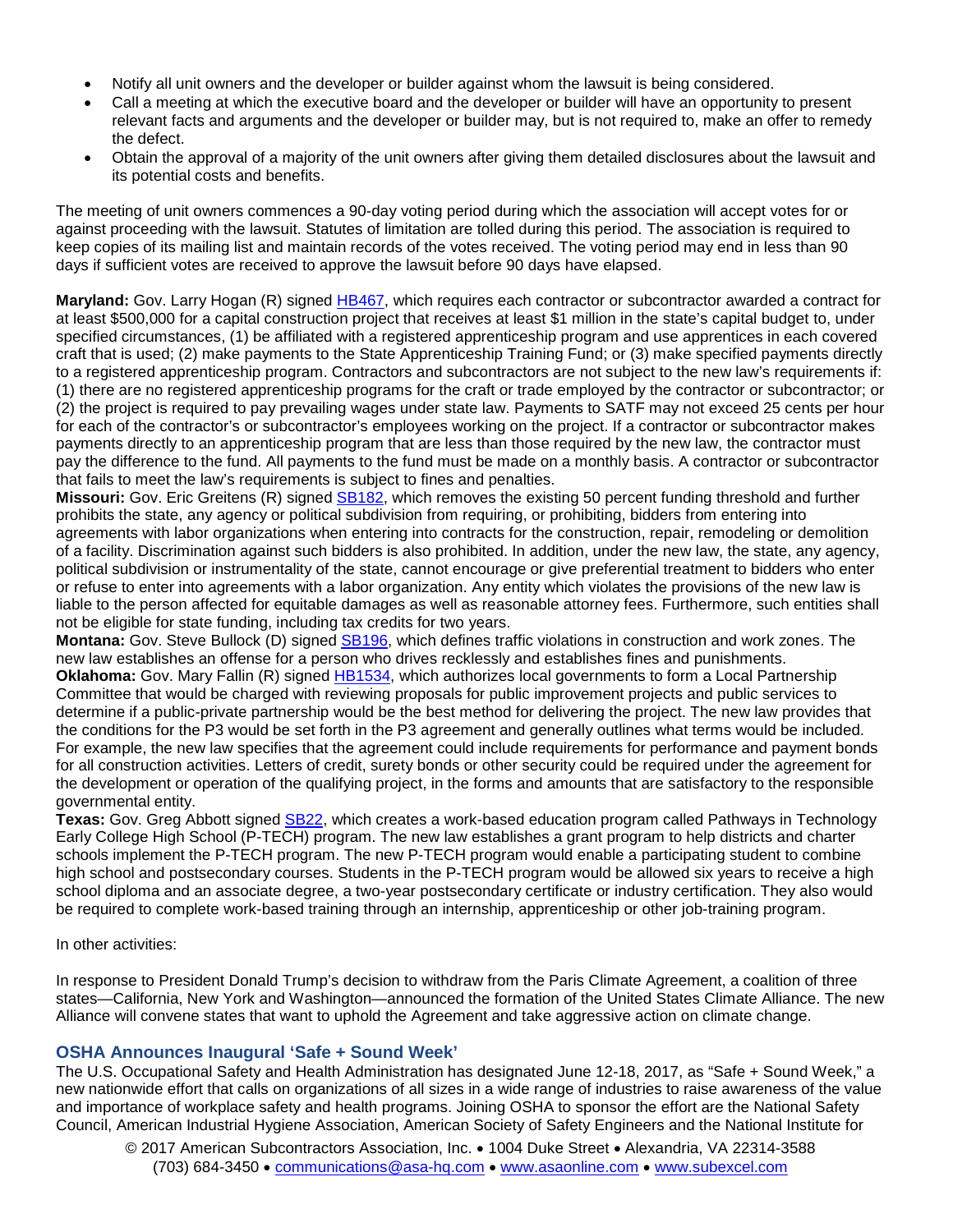Occupational Safety and Health. "Our nation has made great strides in raising awareness about the importance of workplace safety, yet more than 4 million workers suffer serious job-related injuries or illnesses annually. We can do better," said Secretary of Labor Alexander Acosta. Participating in Safe + Sound Week can help organizations get their safety and health program started or energize an existing one. While approaches vary, effective programs have three core elements:

- Management leadership that commits to establishing, maintaining and continually improving the program. Managers must also provide needed resources to support the program.
- Workers who help identify solutions for improvements. A workforce engaged in safety and health programs result in higher productivity, increased job satisfaction and strong worker retention, which combine to increase revenues and lower turnover and recruitment costs.
- A systematic "find and fix" approach that calls upon employers and workers alike to examine their workplaces proactively and routinely—to identify and address hazards before an injury or illness occurs.

Information on how to participate in Safe + Sound Week, ideas for events and resources, and details of planned events around the country are available on a special [OSHA Web site.](http://bit.ly/2mdeIX6)

#### **Help ASA Fund Precedent-Setting Briefs**

Have you ever wondered what *you* can do to improve the business environment for construction subcontractors? One answer is to support ASA's work to protect payment and other subcontractor rights in federal and state courts. ASA's Subcontractors Legal Defense Fund has been financing "friend of the court" briefs for 20 years. The SLDF allows ASA to intervene in court cases where it can have a meaningful impact on cases involving subcontractor rights, such as the enforceability of pay-if-paid clauses, mechanic's lien and payment bond rights, bid shopping, no damage for delay, the applicability of the duty to defend, insurance coverage for construction defects, and more. Right now, ASA attorneys are preparing a "friend of the court" brief in a case seeking to overturn a decision of a Texas trial court which refused to use the exclusive remedy provision of workers compensation as a bar to a negligence claim against the contractor participants under a wrap-up insurance policy. In addition, ASA is waiting for a decision in a Kentucky case concerning contingent payment and unjust enrichment. ASA also used funding from the SLDF to fund its share of legal fees in an industry lawsuit taking on OSHA's rule on crystalline silica. With the help of ASA members, ASA can marshal the financial resources needed to invest in precedent-setting litigation to establish subcontractor rights. You can make your contribution through the [ASA online store.](http://bit.ly/1TXJigc) For more information, visit the ASA SLDF Web site at [www.sldf.net.](http://www.sldf.net/)

#### **Do You Have to Complete Work Without Payment?**

How long can a subcontractor be forced to continue working without payment? The subcontractor has a different problem than a prime contractor, for whom the ability to suspend work for nonpayment is rarely in question. The owner must produce the funds to pay its obligations to the contractor as they become due. A prime contractor might be convinced to continue work without a payment if payment seems reasonably certain, but contract terms that actually require a contractor to continue work in the face of owner-financing problems are not all that common. Subcontractors, on the other hand, routinely accept more payment risk. For starters, common payment terms put off the due date for the subcontractor's payment until after the upper-tier contractor has received its payment. Even subcontract forms that don't use "contingent payment" or "pay-if-paid" terms ordinarily will contain "pay-when-paid" terms that base the due date for payment on the date that the upper-tier payment is received. Pay-when-paid terms are usually interpreted by courts to require a payment after a "reasonable" time, if the upper-tier payment is never received, unlike pay-if-paid terms. Since a subcontractor's due date for payment is normally uncertain, it is unclear when, if ever, the upper-tier contractor's failure to make a payment will be a breach of the contract. So a subcontractor's decision to suspend work is always more difficult than a prime contractor's decision to stop work. If the subcontract is pay-when-paid, it may take the passing of another payment cycle to be certain that payment is even overdue. If the subcontract contains a pay-if-paid clause, the payment is arguably never overdue. Pay-if-paid subcontracts can even be drafted to exploit the "gray areas," making the subcontractor's situation more precarious. Contingent payment terms change the potential impact of dispute resolution terms, like terms requiring the subcontractor to continue work or allowing the subcontractor to suspend work. Subcontractors must consider how the payment terms and dispute resolution terms will work together when they are asked to consider pay-if-paid language so that they can insist on terms that will increase their chances of survival in the event that project funding slows or stops.

### **Contract Changes and Claims: Waiver of Lien Rights or Other Adjustments**

In all 50 states subcontractors are afforded lien rights to help assure recovery of payment for their work. Thus, an owner receiving the benefit of a subcontractor's work or a supplier's materials must bear the responsibility of ensuring that the labor and material have been paid for. Mechanics liens provide some security for payment. Lien rights are in addition to a subcontractor's contractual rights to receive payment from the prime contractor for labor and materials. Consequently, any subcontract that requires a subcontractor to waive lien rights before beginning performance is requesting the

© 2017 American Subcontractors Association, Inc. • 1004 Duke Street • Alexandria, VA 22314-3588 (703) 684-3450 • [communications@asa-hq.com](mailto:communications@asa-hq.com) • [www.asaonline.com](http://www.asaonline.com/) • [www.subexcel.com](http://www.subexcel.com/)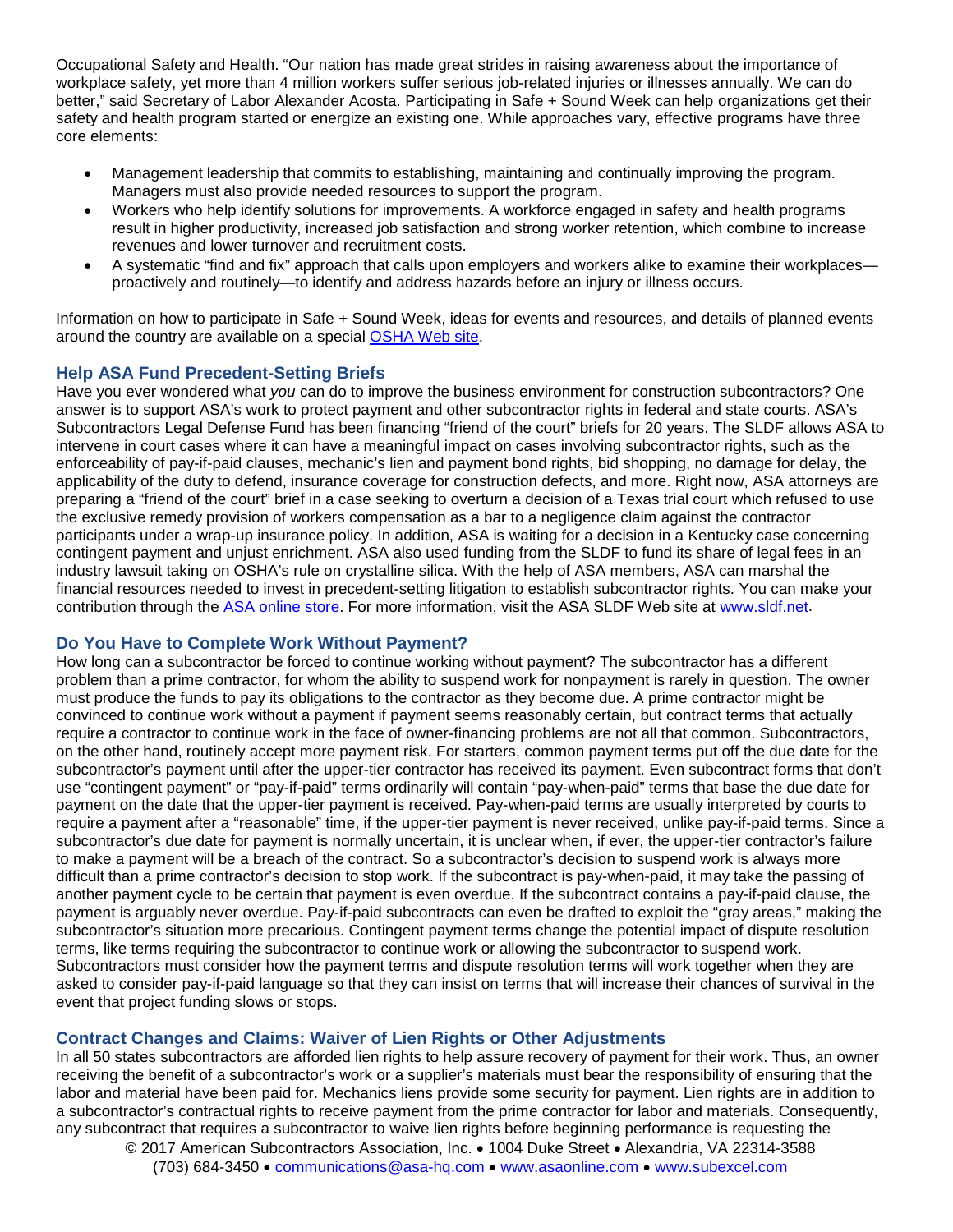subcontractor to relinquish rights granted under state law, thus increasing unreasonably the risk to the subcontractor. ASA's [Contract Changes and Claims](http://bit.ly/1CRsZuK) is a series of articles providing tips for the management of changes and changed conditions and how to realize full adjustment to the contract price or contract time.

#### **ASA Invites Subcontractors to Apply for Certificate of Excellence in Ethics**

ASA, upon the recommendation of the ASA Task Force on Ethics in the Construction Industry, has renamed its Excellence in Ethics Awards Program to better reflect that the program is not an awards competition, but rather a certification program that determines whether a subcontracting firm has met certain qualifications demonstrating its commitment to professionalism and sound business practices. The ASA Certificate of Excellence in Ethics recognizes subcontractors that demonstrate the highest standards of internal and external integrity. Applicants still must meet a number of critical milestones before the Dec. 15, 2017, deadline, particularly those who have not yet developed a documented ethics program. ASA provides a timeline to help applicants keep on track. Each applicant is also required to respond to questions concerning the firm's corporate ethics policies and procedures, its construction practices, and its general business practices. Each applicant must submit detailed documentation, including sealed letters of recommendation from a customer, a competitor, and a supplier. Applicants can learn more about the judging criteria and submission requirements in the program brochure, download an application, and access a resource guide to help them prepare and submit an application. This guide contains model documents, such as sample recommendation letter requests and model policies on topics ranging from competition and conflicts of interest to internal procedures and whistle blowing. Apply for the ASA Certificate of Excellence in Ethics by **Dec. 15, 2017**. Certificate recipients will be announced during an awards ceremony held in conjunction with SUBExcel 2018, which will take place Feb. 28-March 3, 2018, in Tempe, Ariz. Be sure to save the dates on your calendar! Information about this certificate is located under ["Education & Events"](http://bit.ly/1q7DUv9) on the ASA Web site.

#### **Beware of 'Killer Contract Clauses' That Are Out to Get You! Register for ASA's June 13 Webinar**

You are negotiating a new construction subcontract. There are always some clauses you question. Some look innocent. Others you believe are non-negotiable. Others are just horrible—killer contract clauses—and they are out to get you! "Seldom is a general contractor's contract form a fair and balanced contract. Why would it be?" says Russell O'Rourke, Esq., Meyers, Roman, Friedberg & Lewis, who will present the June 13 ASA webinar, "Killer Contract Clauses." "It was written by his or her lawyer to protect the contractor, not you. It has every bad clause in it the lawyer could think of to protect the contractor, but with the purpose of being negotiable." In this webinar, O'Rourke will examine some of the worst clauses you're bound to encounter, what they mean to you, and how to negotiate them away so you have a reasonable contract. O'Rourke's discussion of contract clauses will cover pay-if-paid; retainage; change orders; no liens; dispute resolution with venue and choice of law; indemnification; flow-down; expanding scope of work; no damages for delay; waiver of claims by accepting final payment; non-compete agreements (even with your existing customers); personal liability for corporate default; and uncompensated schedule/sequencing changes. This live, 90-minute webinar will begin at 12:00 p.m. Eastern time/9:00 a.m. Pacific time. Registration is \$99 for members and \$179 for nonmembers. [Register online.](http://bit.ly/2gkw4j4)

### **June 27 ASA Webinar Focuses on Developing Your Future Chapter Board Leadership Team**

Boards of Directors set forth the direction of an association, including setting major goals for the organization and developing strategies for achieving those goals. Board members approve operational plans based on those goals and provide critical oversight of the organization's financial health, exposure to risks, measurement of progress, and evaluation of programs and services. "When considering the responsibilities of a board, it becomes critically important to identify and recruit the right leaders to serve and represent your chapter," said Walter Bazan Jr., Bazan Painting Co. Bazan will present the complimentary June 27 ASA webinar, "Developing Your Future Board Leadership Team." Designed for ASA chapter leaders, but open to everyone, this webinar will examine the qualities and characteristics to look for in a future leader, the kinds of people who make good board members, and strategies and techniques that can help you confidently ask those individuals to get involved. This live, 90-minute webinar will begin at 12:00 p.m. Eastern time/9:00 a.m. Pacific time. Registration is free for members and nonmembers. [Register online.](http://bit.ly/2o9OghA)

#### **Complimentary FASA Video-on-Demand Examines OSHA Transgender Bathroom Requirements**

The Occupational Safety and Health Administration now requires all employers under its jurisdiction to accommodate employees based on which gender that employee identifies with. In the new, complimentary video-on-demand, "OSHA Transgender Bathroom Requirements," available from the Foundation of ASA, presenter Jamie Hasty, SESCO Management Consultants, reviews the OSHA requirements and explains what employers should be doing to be in compliance with all applicable policies and practices. Play this on-demand video with a free media player like [Windows](http://windows.microsoft.com/en-US/windows/downloads/windows-media-player/)  [Media Player,](http://windows.microsoft.com/en-US/windows/downloads/windows-media-player/) and use it for group training by projecting it onto a screen or wall in a conference room. "OSHA Transgender Bathroom Requirements" (Item #8099) is free for ASA members and nonmembers. [Order online.](http://bit.ly/2jbl7Nl)